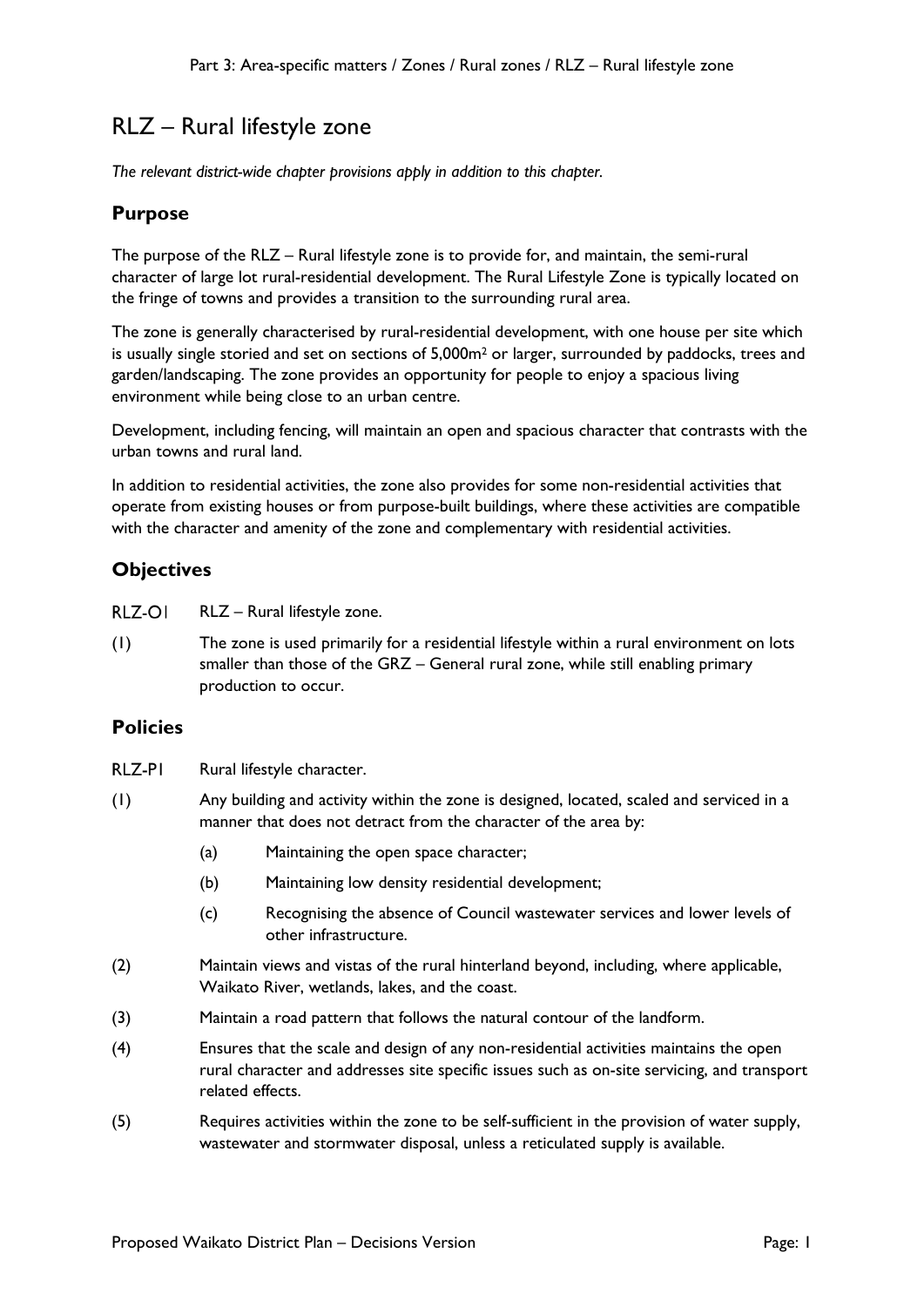#### RLZ-P2 Building setbacks.

Maintain the existing spaciousness between buildings with adjoining sites.

RLZ-P3 Scale and intensity of development.

> Minimise the adverse effects of development created by excessive building scale, overshadowing, building bulk, excessive site coverage or loss of privacy.

RLZ-P4 Height of buildings.

> Ensure building height does not result in loss of privacy or cause overshadowing on adjoining sites or detract from the amenity of the area.

- RLZ-P5 Non-residential activities.
- (1) Avoid the establishment of commercial or industrial activities within the zone unless they:
	- (a) Have a functional need to locate within the zone; and
	- (b) Provide for the health and well-being of the community.
- RLZ-P6 Existing non-residential activities.

Enable existing non-residential activities to continue and support their redevelopment and expansion, provided they do not have a significant adverse effect on the character and amenity of the zone.

- RLZ-P7 Home businesses.
- (1) Provide for home businesses to allow flexibility for people to work from their homes.
- (2) Manage the adverse effects on residential amenity through limiting home businesses to a scale that is compatible with the level of amenity anticipated in the zone.
- RLZ-P8 Outdoor storage.

The adverse visual effects of outdoor storage are managed through screening or landscaping.

- RLZ-P9 Objectionable odour.
- (1) Ensure that the effects of objectionable odour do not detract from the amenity on other sites.
- (2) Maintain appropriate setback distances between new sensitive land uses and existing lawfully-established activities that generate objectionable odour.

RLZ-PIO Reverse sensitivity.

- (1) Avoid or minimise the potential for reverse sensitivity through:
	- (a) The use of setbacks, the design of subdivisions and development
	- (b) Limiting subdivision near the Waikato Regional Airport.

# **Rules**

*Land use – activities*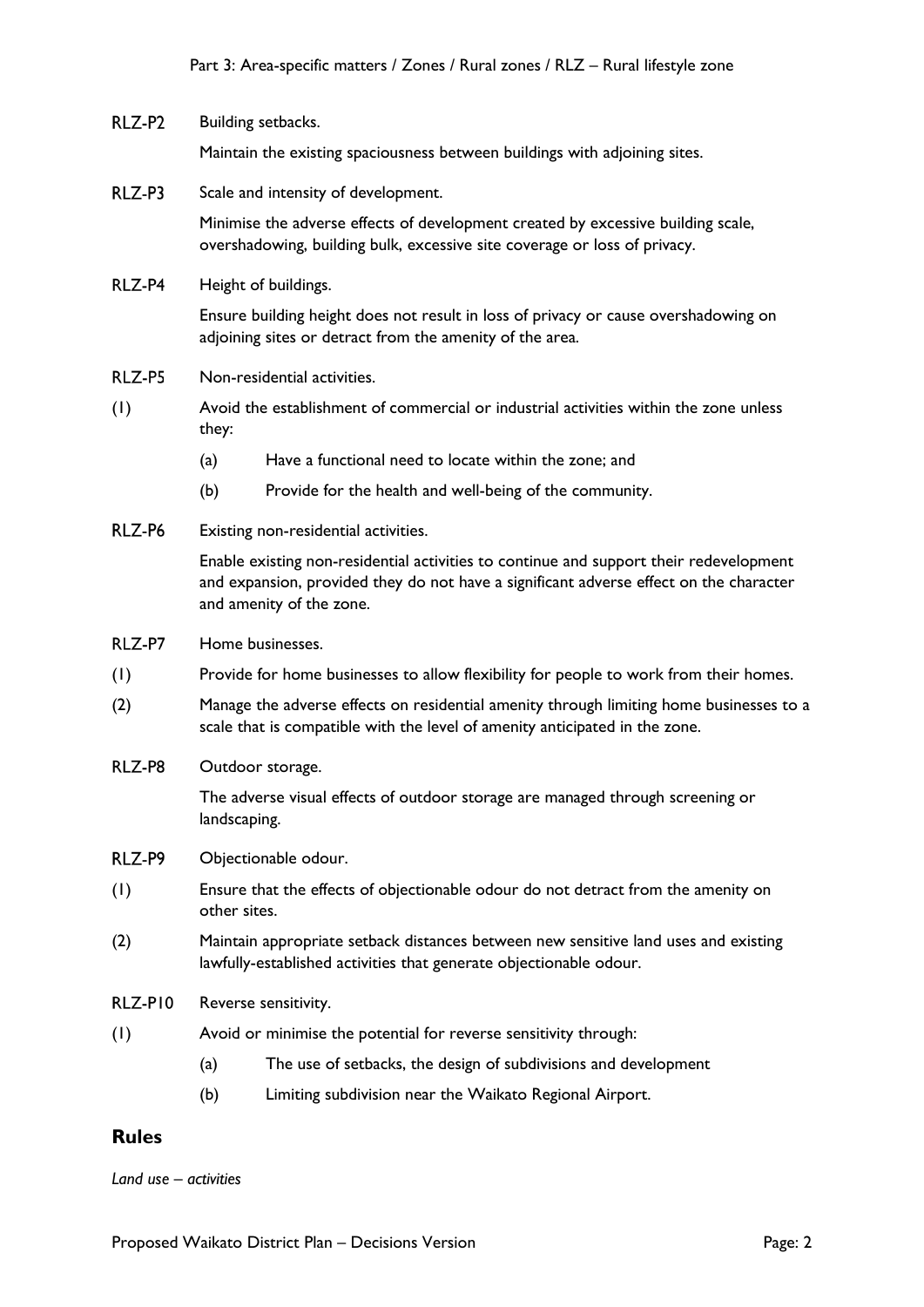In addition to the activity-specific standards listed below, permitted activities must also comply with all relevant Land-use building standards in this chapter, as well as the standards in Part 2 / Districtwide matters / General district-wide matters.

| <b>RLZ-RI</b>                                                  | Residential activity, unless specified below                                 |                                                                                  |
|----------------------------------------------------------------|------------------------------------------------------------------------------|----------------------------------------------------------------------------------|
|                                                                |                                                                              |                                                                                  |
|                                                                |                                                                              | This includes occupation of a single residential unit for short term rental.     |
| (1) Activity status: PER                                       |                                                                              | (2) Activity status where compliance not                                         |
| <b>Activity-specific standards:</b>                            |                                                                              | achieved: n/a                                                                    |
| Nil.                                                           |                                                                              |                                                                                  |
| RLZ-R <sub>2</sub>                                             | Home stay                                                                    |                                                                                  |
| (1) Activity status: PER                                       |                                                                              | (2) Activity status where compliance not                                         |
| <b>Activity-specific standards:</b>                            |                                                                              | achieved: DIS                                                                    |
| (a) Maximum of 4 guests                                        |                                                                              |                                                                                  |
| RLZ-R3                                                         | A home business                                                              |                                                                                  |
| (1) Activity status: PER                                       |                                                                              | (2) Activity status where compliance not                                         |
| <b>Activity-specific standards:</b>                            |                                                                              | achieved: DIS                                                                    |
|                                                                | (a) It is wholly contained within a building;                                |                                                                                  |
|                                                                | (b) The storage of materials or machinery                                    |                                                                                  |
|                                                                | associated with the home business are                                        |                                                                                  |
|                                                                | wholly contained within a building;                                          |                                                                                  |
|                                                                | (c) No more than 2 people who are not<br>permanent residents of the site are |                                                                                  |
|                                                                | employed at any one time;                                                    |                                                                                  |
|                                                                | (d) Unloading and loading of vehicles and the                                |                                                                                  |
|                                                                | receiving of customers or deliveries can                                     |                                                                                  |
|                                                                | only occur after 7:00am and before                                           |                                                                                  |
| 7:00pm on any day;                                             |                                                                              |                                                                                  |
|                                                                | (e) Machinery may be operated after 7:00am                                   |                                                                                  |
|                                                                | and up to 7:00pm on any day.                                                 |                                                                                  |
| <b>RLZ-R4</b><br>(I) Activity status: PER                      | Farming                                                                      | (2) Activity status where compliance not                                         |
|                                                                |                                                                              | achieved: n/a                                                                    |
| <b>Activity-specific standards:</b><br>Nil.                    |                                                                              |                                                                                  |
|                                                                |                                                                              |                                                                                  |
| <b>RLZ-R5</b><br>(1) Activity status: PER                      | Childcare facility                                                           | (2) Activity status where compliance not                                         |
|                                                                |                                                                              | achieved: RDIS                                                                   |
| <b>Activity-specific standards:</b><br>(a) Maximum 10 children |                                                                              | Council's discretion is restricted to the                                        |
|                                                                |                                                                              | following matters:                                                               |
|                                                                |                                                                              | (a) The extent to which it is necessary to                                       |
|                                                                |                                                                              | locate the activity in the RLZ - Rural<br>lifestyle zone;                        |
|                                                                |                                                                              | (b) Reverse sensitivity effects of adjacent<br>activities;                       |
|                                                                |                                                                              | (c) The extent to which the activity may                                         |
|                                                                |                                                                              | adversely impact on the transport<br>network;                                    |
|                                                                |                                                                              | (d) The extent to which the activity may                                         |
|                                                                |                                                                              | adversely impact on the streetscape.,<br>character and amenity of the neighbour, |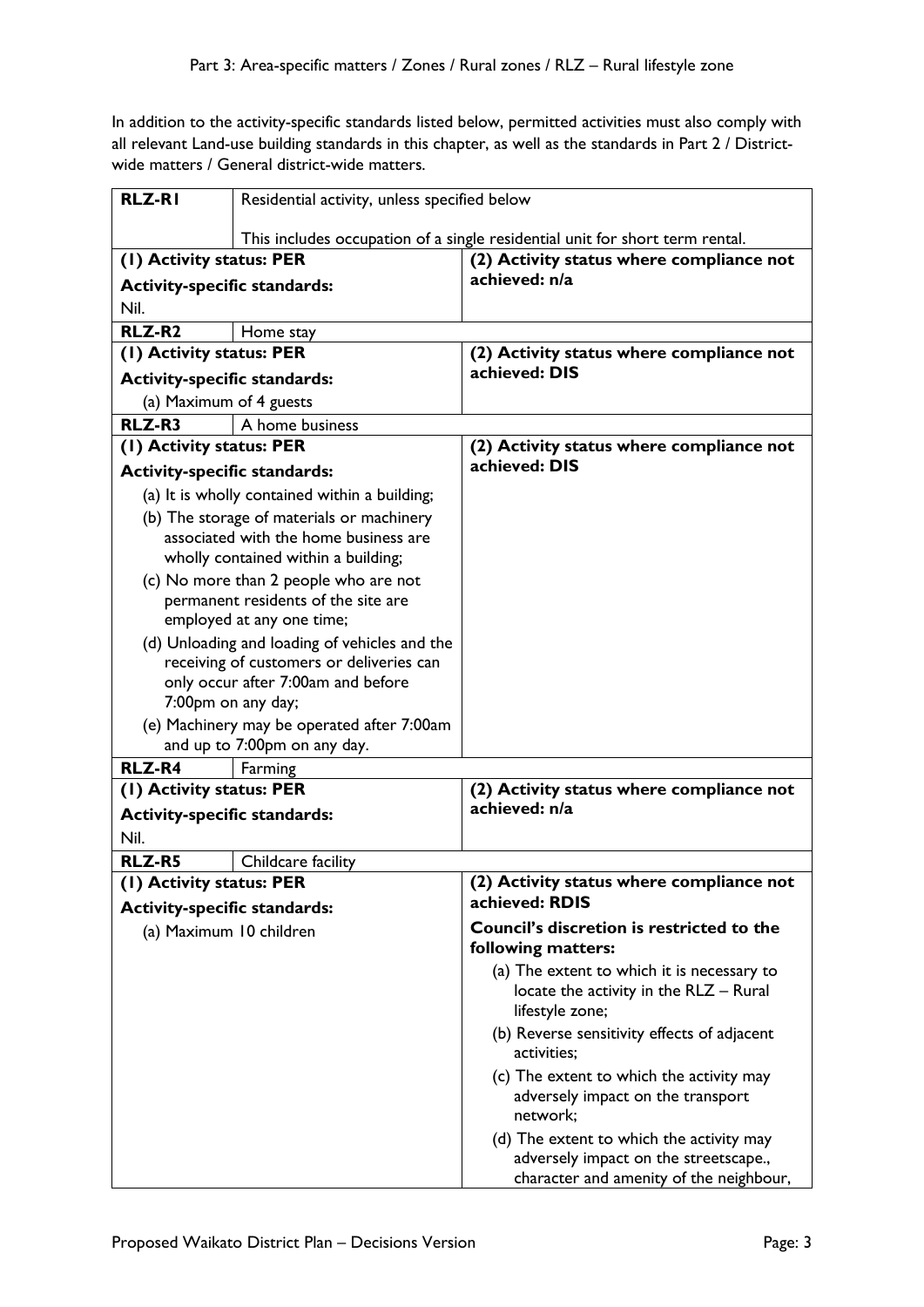|                                        |                                                                                  | with particular regard to the bulk and<br>location of the buildings;                      |
|----------------------------------------|----------------------------------------------------------------------------------|-------------------------------------------------------------------------------------------|
|                                        |                                                                                  | (e) The extent to which the activity may<br>adversely impact on the noise<br>environment. |
| RLZ-R6                                 | Visitor accommodation                                                            |                                                                                           |
| (1) Activity status: PER               |                                                                                  | (2) Activity status where compliance not                                                  |
| <b>Activity-specific standards:</b>    |                                                                                  | achieved: DIS                                                                             |
| (a) Maximum 5 guests.                  |                                                                                  |                                                                                           |
| <b>RLZ-R7</b>                          |                                                                                  | Buildings, structures and sensitive land use within the National Grid Yard on             |
|                                        | sites existing as of 18 July 2018                                                |                                                                                           |
| (1) Activity status: PER               |                                                                                  | (2) Activity status where compliance not                                                  |
| <b>Activity-specific standards:</b>    |                                                                                  | achieved: NC                                                                              |
|                                        | (a) Within National Grid Yard:                                                   |                                                                                           |
|                                        | (i) Building alterations and additions to an                                     |                                                                                           |
|                                        | existing building or structure that                                              |                                                                                           |
|                                        | does not involve an increase in the                                              |                                                                                           |
|                                        | building height or footprint; or                                                 |                                                                                           |
|                                        | (ii) Infrastructure (other than for the<br>reticulation and storage of water for |                                                                                           |
|                                        | irrigation purposes) undertaken by a                                             |                                                                                           |
|                                        | network utility operator as defined in                                           |                                                                                           |
|                                        | the Resource Management Act 1991;                                                |                                                                                           |
| or                                     |                                                                                  |                                                                                           |
|                                        | (iii) Non-habitable buildings or structures                                      |                                                                                           |
|                                        | for farming activities in rural zones                                            |                                                                                           |
| including accessory structures and     |                                                                                  |                                                                                           |
|                                        | yards for milking/dairy sheds (but not<br>including any intensive farming        |                                                                                           |
|                                        | buildings, commercial greenhouses                                                |                                                                                           |
|                                        | and milking/dairy sheds); or                                                     |                                                                                           |
|                                        | (iv) Non-habitable horticultural buildings;                                      |                                                                                           |
| or.                                    |                                                                                  |                                                                                           |
|                                        | (v) Artificial crop protection and support                                       |                                                                                           |
|                                        | structures (excluding commercial                                                 |                                                                                           |
|                                        | greenhouses and Pseudomonas<br>syringae pv. Actinidiae (Psa) disease             |                                                                                           |
| control structures);                   |                                                                                  |                                                                                           |
| (vi) Fences less than 2.5m in height,  |                                                                                  |                                                                                           |
|                                        | measured from the natural ground                                                 |                                                                                           |
| level immediately below the structure; |                                                                                  |                                                                                           |
| and                                    |                                                                                  |                                                                                           |
|                                        | (vii) Minor structures associated with                                           |                                                                                           |
|                                        | farming activity that are not situated<br>within 12m of the outer visible        |                                                                                           |
|                                        | foundation of any National Grid                                                  |                                                                                           |
|                                        | tower or 10m of the outer visible                                                |                                                                                           |
|                                        | foundation of a National Grid tower,                                             |                                                                                           |
|                                        | including: fences, gates, stock                                                  |                                                                                           |
| exclusion structures, cattle-stops,    |                                                                                  |                                                                                           |
| stock underpasses, stock bridges and   |                                                                                  |                                                                                           |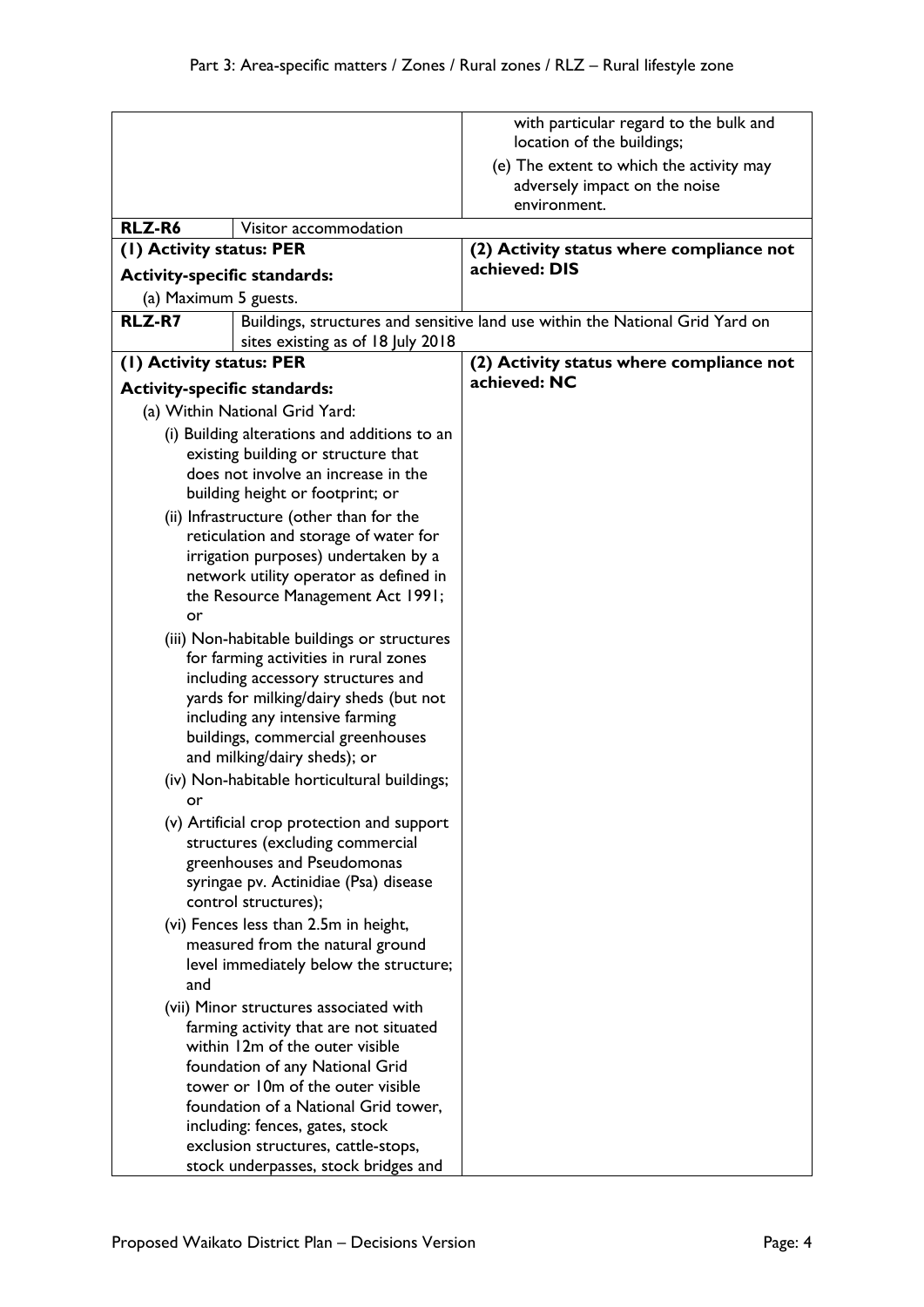culvert crossings, and drinking water supply pipelines, troughs, and water storage tanks. (b) All buildings or structures permitted by Rule RLZ-R7(1)(a) must: (i) Comply with the New Zealand Electrical Code of Practice for Electrical Safe Distances 34:2001 ISSN 0114-0663 under all National Grid transmission line operating conditions; and (1) Locate a minimum 12m from the outer visible foundation of any National Grid support structure foundation and associated stay wire, unless it is: (2) A building or structure where Transpower has given written approval in accordance with clause 2.4.1 of the NZECP; or (3) Fences less than 2.5m in height, measured from the natural ground level immediately below the structure, and located a minimum of 5m from the nearest National Grid support structure foundation; or (ii) Network utilities (other than for the reticulation and storage of water for irrigation purposes) or any part of electricity infrastructure undertaken by a network utility operator as defined in the Resource Management Act 1991, that connects to the National Grid; and (iii) Not permanently physically impede existing vehicular access to a National Grid support structure; (c) Artificial crop protection structures and support structures between 8m and 12m from a pole support structure but not a tower and any associated guy wire that: (i) Meet the requirements of the NZECP 34:2001 ISSN 0114-0663 for separation distances from the conductor; (ii) Are no higher than 2.5m; (iii) Are removable or temporary, to allow a clear working space of at least 12 metres from the pole when necessary for maintenance and

emergency repair purposes;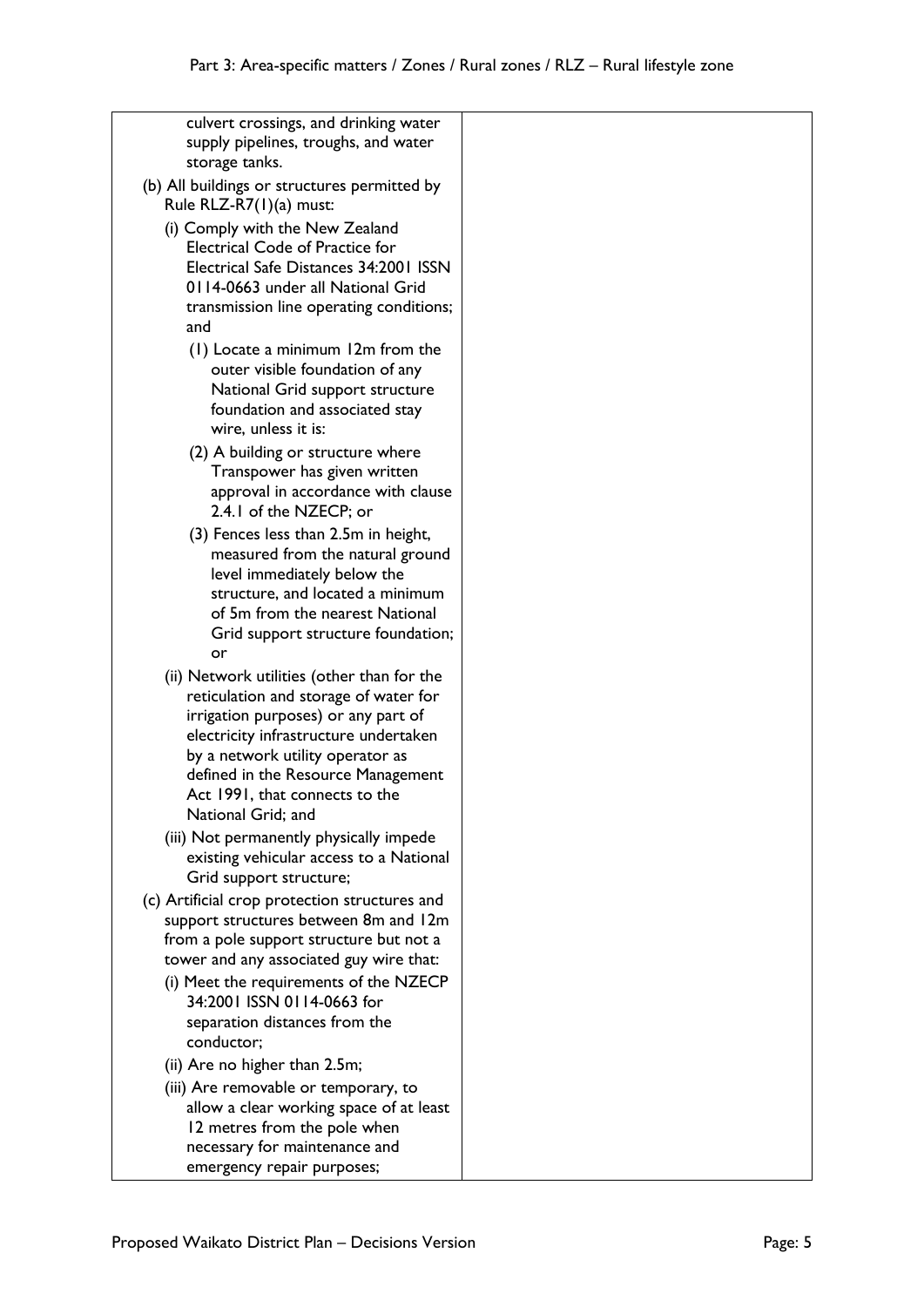| (iv) Allow all-weather access to the pole<br>and a sufficient area for maintenance |                                                                                                               |
|------------------------------------------------------------------------------------|---------------------------------------------------------------------------------------------------------------|
| equipment, including a crane.                                                      |                                                                                                               |
| RLZ-R8<br>Construction or alteration of a building for a sensitive land use        |                                                                                                               |
| (1) Activity status: PER                                                           | (2) Activity status where compliance not                                                                      |
| <b>Activity-specific standards:</b>                                                | achieved: RDIS                                                                                                |
| (a) The construction or alteration of a                                            | <b>Council's discretion is restricted to the</b>                                                              |
| building for a sensitive land use that                                             | following matters:                                                                                            |
| complies with all of the following                                                 | (a) Effects on the amenity values of the site;                                                                |
| standards:                                                                         | (b) The risk of electrical hazards affecting                                                                  |
| (i) It is set back a minimum of 10m from                                           | the safety of people;                                                                                         |
| the centre of line of any electrical<br>distribution or transmission lines, not    | (c) The risk of damage to property; and                                                                       |
| associated with the National Grid,                                                 | (d) Effects on the operation, maintenance                                                                     |
| that operate at a voltage of up to                                                 | and upgrading of the electrical                                                                               |
| II0kV; or                                                                          | distribution or transmission lines.                                                                           |
| (ii) It is set back a minimum of 12m from                                          |                                                                                                               |
| the centre of line of any electrical                                               |                                                                                                               |
| distribution or transmission lines, not                                            |                                                                                                               |
| associated with the National Grid,<br>that operate at a voltage of I IOkV or       |                                                                                                               |
| more.                                                                              |                                                                                                               |
| RLZ-R9                                                                             | Construction, demolition, additions and alterations to a structure                                            |
| (1) Activity status: PER                                                           | (2) Activity status where compliance not                                                                      |
| <b>Activity-specific standards:</b>                                                | achieved: n/a                                                                                                 |
| Nil.                                                                               |                                                                                                               |
| RLZ-RIO<br>alteration                                                              | Atawhai Assisi Retirement Village (Lot 1 DPS21156) maintenance, operation, and                                |
| (I) Activity status: PER                                                           | (2) Activity status: RDIS:                                                                                    |
| <b>Activity-specific standards:</b>                                                | <b>Where:</b>                                                                                                 |
| (a) The alterations do not increase net floor                                      | (a) Atawhai Assisi Retirement (Lot I                                                                          |
| area.                                                                              | DPS21156) alterations and additions that                                                                      |
| (b) Land use - building standards for the                                          | increase net floor area and that meet all                                                                     |
| zone except:                                                                       | of the following standards:                                                                                   |
| (i) RLZ-SI (Residential unit) does not                                             | zone                                                                                                          |
|                                                                                    | (ii) Land use – building standards for the                                                                    |
| not apply;                                                                         | zone except:                                                                                                  |
| (iii) RLZ-S7 (Building coverage) does not                                          | (1) RLZ-SI (Residential unit) does                                                                            |
|                                                                                    |                                                                                                               |
|                                                                                    | units) does not apply;                                                                                        |
|                                                                                    | (3) RLZ-S7 (Building coverage)                                                                                |
|                                                                                    | does not apply.                                                                                               |
|                                                                                    | <b>Council's discretion is restricted to the</b>                                                              |
|                                                                                    |                                                                                                               |
|                                                                                    |                                                                                                               |
|                                                                                    | (b) Effects on rural character and amenity;<br>(c) The visual and amenity effects of building                 |
| apply;<br>(ii) RLZ-S2 (Minor residential units) does<br>apply.                     | (i) Land use - effects standards for the<br>not apply;<br>(2) RLZ-S2 (Minor residential<br>following matters: |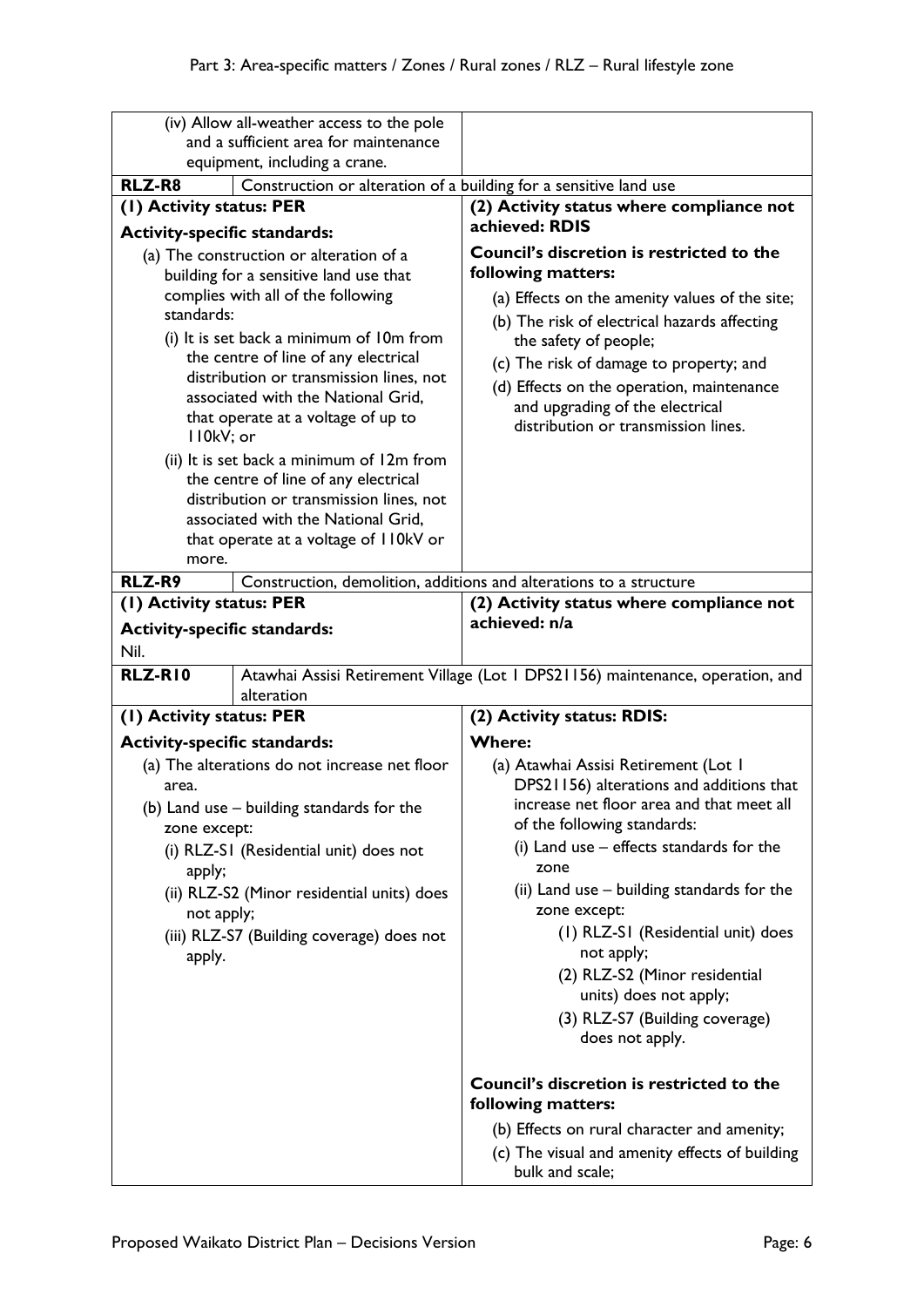|                                                                                                                                                                                                          | (d) Connectivity to, and capacity of, existing<br>towns and villages, including connections<br>to existing walkways, roads, and public<br>transport;<br>(e) Connectivity to public reticulated water<br>supply and wastewater, or the adequacy<br>of services provided on-site;<br>(f) Reverse sensitivity effects on existing<br>farming, intensive farming, rural industry,<br>or quarrying activities; and<br>(g) Traffic effects. |  |
|----------------------------------------------------------------------------------------------------------------------------------------------------------------------------------------------------------|---------------------------------------------------------------------------------------------------------------------------------------------------------------------------------------------------------------------------------------------------------------------------------------------------------------------------------------------------------------------------------------------------------------------------------------|--|
| <b>RLZ-RII</b><br>Educational facilities (other than childcare)<br>(1) Activity status: RDIS                                                                                                             | (2) Activity status where compliance not                                                                                                                                                                                                                                                                                                                                                                                              |  |
| <b>Activity-specific standards:</b>                                                                                                                                                                      | achieved: n/a                                                                                                                                                                                                                                                                                                                                                                                                                         |  |
| Nil.                                                                                                                                                                                                     |                                                                                                                                                                                                                                                                                                                                                                                                                                       |  |
|                                                                                                                                                                                                          |                                                                                                                                                                                                                                                                                                                                                                                                                                       |  |
| Council's discretion is restricted to the<br>following matters:                                                                                                                                          |                                                                                                                                                                                                                                                                                                                                                                                                                                       |  |
| (a) The extent to which it is necessary to                                                                                                                                                               |                                                                                                                                                                                                                                                                                                                                                                                                                                       |  |
| locate the activity in the RLZ - Rural<br>lifestyle zone;                                                                                                                                                |                                                                                                                                                                                                                                                                                                                                                                                                                                       |  |
| (b) Reverse sensitivity effects of adjacent<br>activities;                                                                                                                                               |                                                                                                                                                                                                                                                                                                                                                                                                                                       |  |
| (c) The extent to which the activity may<br>adversely impact on the transport<br>network;                                                                                                                |                                                                                                                                                                                                                                                                                                                                                                                                                                       |  |
| (d) The extent to which the activity may<br>adversely impact on the streetscape.,<br>character and amenity of the neighbour,<br>with particular regard to the bulk and<br>location of the buildings; and |                                                                                                                                                                                                                                                                                                                                                                                                                                       |  |
| (e) The extent to which the activity may                                                                                                                                                                 |                                                                                                                                                                                                                                                                                                                                                                                                                                       |  |
| adversely impact on the noise                                                                                                                                                                            |                                                                                                                                                                                                                                                                                                                                                                                                                                       |  |
| environment.                                                                                                                                                                                             |                                                                                                                                                                                                                                                                                                                                                                                                                                       |  |
| RLZ-RI2<br>A commercial activity (excluding produce stall)<br>(I) Activity status: DIS                                                                                                                   |                                                                                                                                                                                                                                                                                                                                                                                                                                       |  |
| RLZ-RI3                                                                                                                                                                                                  |                                                                                                                                                                                                                                                                                                                                                                                                                                       |  |
| A community facility<br>(I) Activity status: DIS                                                                                                                                                         |                                                                                                                                                                                                                                                                                                                                                                                                                                       |  |
| RLZ-RI4<br>A funeral home and/or crematorium                                                                                                                                                             |                                                                                                                                                                                                                                                                                                                                                                                                                                       |  |
| (I) Activity status: DIS                                                                                                                                                                                 |                                                                                                                                                                                                                                                                                                                                                                                                                                       |  |
| RLZ-RI5<br>A health facility                                                                                                                                                                             |                                                                                                                                                                                                                                                                                                                                                                                                                                       |  |
| (1) Activity status: DIS                                                                                                                                                                                 |                                                                                                                                                                                                                                                                                                                                                                                                                                       |  |
| RLZ-RI6<br>A hospital, or a hospice with 10 or more beds                                                                                                                                                 |                                                                                                                                                                                                                                                                                                                                                                                                                                       |  |
| (I) Activity status: DIS                                                                                                                                                                                 |                                                                                                                                                                                                                                                                                                                                                                                                                                       |  |
| RLZ-RI7<br>An industrial activity                                                                                                                                                                        |                                                                                                                                                                                                                                                                                                                                                                                                                                       |  |
| (1) Activity status: DIS                                                                                                                                                                                 |                                                                                                                                                                                                                                                                                                                                                                                                                                       |  |
| RLZ-RI8<br>Any activity that is not listed as permitted, controlled, restricted discretionary,<br>discretionary or non-complying                                                                         |                                                                                                                                                                                                                                                                                                                                                                                                                                       |  |
| (I) Activity status: DIS                                                                                                                                                                                 |                                                                                                                                                                                                                                                                                                                                                                                                                                       |  |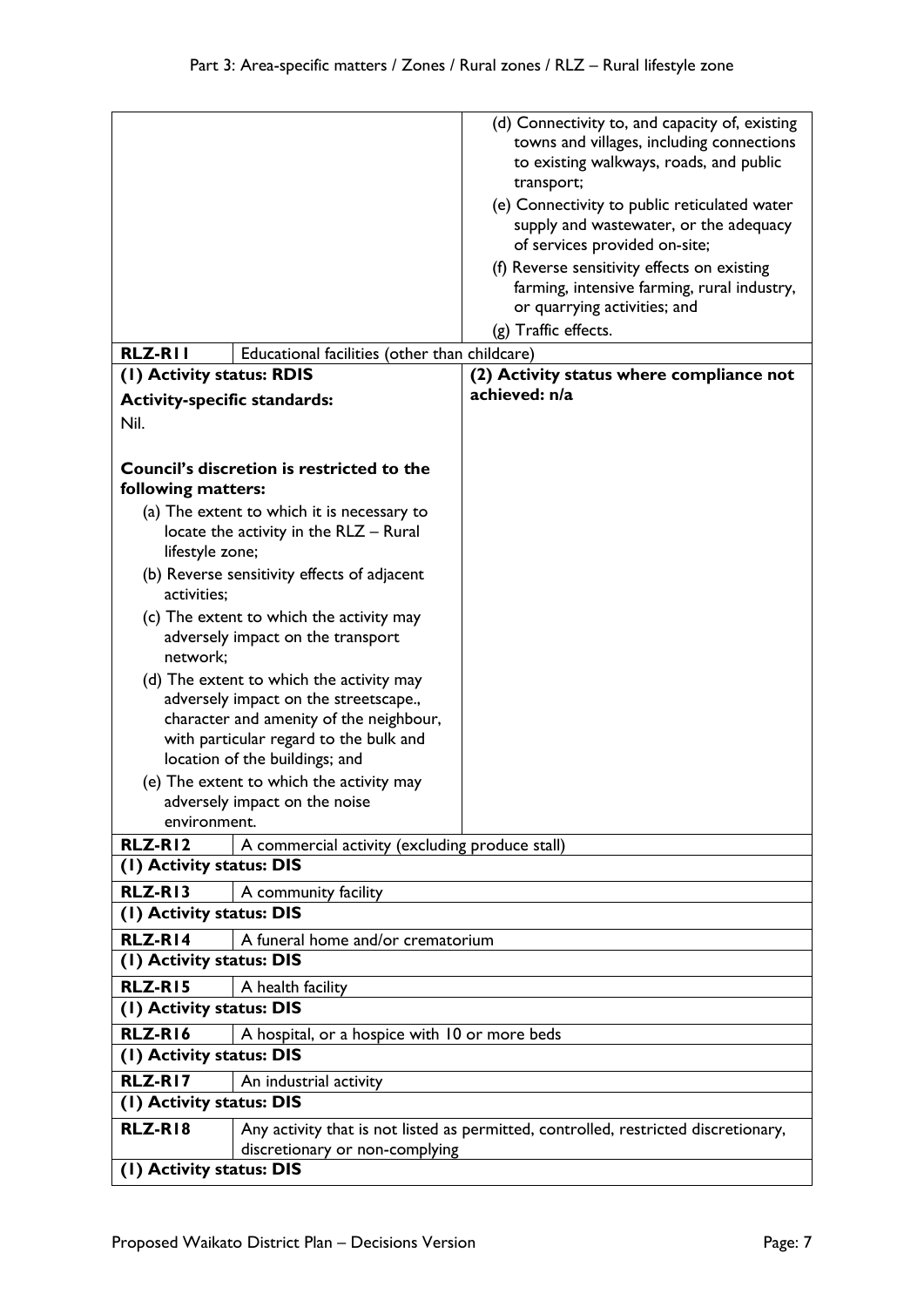| RLZ-RI9                 | Any new building for a sensitive land use, or addition to an existing building that<br>involves an increase in the building envelope or height for a sensitive land use, |
|-------------------------|--------------------------------------------------------------------------------------------------------------------------------------------------------------------------|
|                         | within the National Grid Yard                                                                                                                                            |
| (1) Activity status: NC |                                                                                                                                                                          |
| <b>RLZ-R20</b>          | Any change of use of an existing building to a sensitive land use within the<br><b>National Grid Yard</b>                                                                |
| (I) Activity status: NC |                                                                                                                                                                          |
| RLZ-R21                 | The establishment of any new sensitive land use within the National Grid Yard                                                                                            |
| (I) Activity status: NC |                                                                                                                                                                          |
| <b>RLZ-R22</b>          | Dairy/milking sheds (excluding accessory structures and buildings), commercial<br>greenhouses, Pseudomonas syringae pv. Actinidiae (Psa) disease control                 |
|                         | structures, or buildings for intensive farming within the National Grid Yard                                                                                             |
| (I) Activity status: NC |                                                                                                                                                                          |
| <b>RLZ-R23</b>          | A correctional facility                                                                                                                                                  |
| (I) Activity status: NC |                                                                                                                                                                          |
| <b>RLZ-R24</b>          | Quarrying activities                                                                                                                                                     |
| (I) Activity status: NC |                                                                                                                                                                          |
| <b>RLZ-R25</b>          | A retirement village                                                                                                                                                     |
| (I) Activity status: NC |                                                                                                                                                                          |
| <b>RLZ-R26</b>          | Multi-unit development                                                                                                                                                   |
| (I) Activity status: NC |                                                                                                                                                                          |
| <b>RLZ-R27</b>          | Intensive farming                                                                                                                                                        |
| (I) Activity status: NC |                                                                                                                                                                          |
| <b>RLZ-R28</b>          | Transport depot                                                                                                                                                          |
| (I) Activity status: NC |                                                                                                                                                                          |
| <b>RLZ-R29</b>          | Motorised sport and recreation                                                                                                                                           |
| (I) Activity status: NC |                                                                                                                                                                          |
| <b>RLZ-R30</b>          | A child care facility within the Hamilton Airport Noise Outer Control Boundary                                                                                           |
| (1) Activity status: NC |                                                                                                                                                                          |
| <b>RLZ-R31</b>          | A hospital or hospice within the Hamilton Airport Noise Outer Control<br>Boundary                                                                                        |
| (1) Activity status: NC |                                                                                                                                                                          |
| <b>RLZ-R32</b>          | Construction of a building on an indicative road                                                                                                                         |
| (1) Activity status: NC |                                                                                                                                                                          |
| <b>RLZ-R33</b>          | A waste management facility                                                                                                                                              |
| (I) Activity status: NC |                                                                                                                                                                          |
| <b>RLZ-R34</b>          | Storage, processing or disposal of hazardous waste                                                                                                                       |
| (1) Activity status: NC |                                                                                                                                                                          |
| <b>RLZ-R35</b>          | Industrial activity within the Urban Expansion Area                                                                                                                      |
| (I) Activity status: NC |                                                                                                                                                                          |
| <b>RLZ-R36</b>          | Rural industry within the Urban Expansion Area                                                                                                                           |
| (I) Activity status: NC |                                                                                                                                                                          |
|                         |                                                                                                                                                                          |

*Land use – building*

| <b>RLZ-SI</b> | Residential unit |
|---------------|------------------|
|---------------|------------------|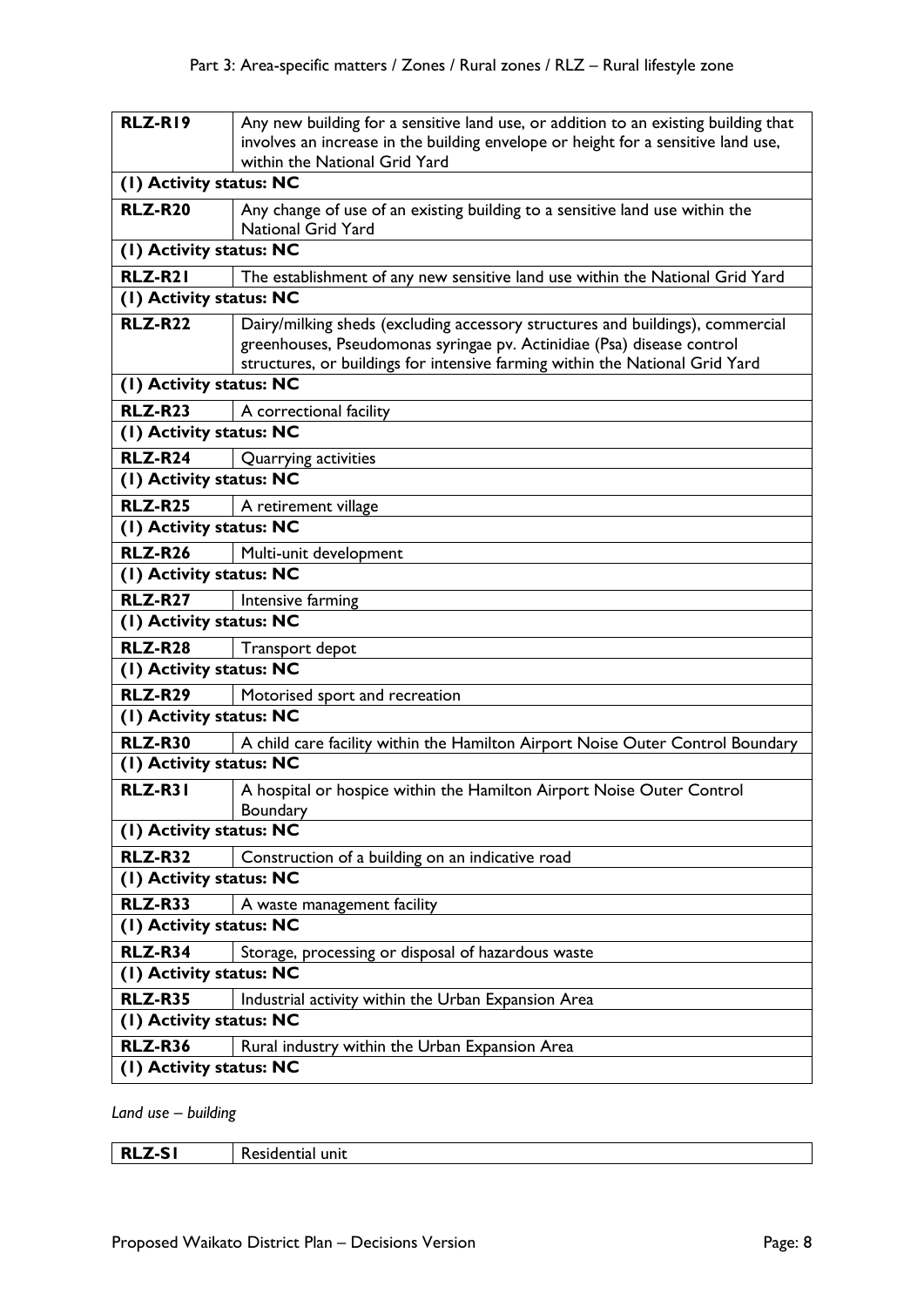| (1) Activity status: PER                                         | (2) Activity status where compliance not                  |
|------------------------------------------------------------------|-----------------------------------------------------------|
| <b>Where:</b>                                                    | achieved: DIS                                             |
| (a) One residential unit within a Record of<br>Title;            |                                                           |
| (b) The residential unit must not be located                     |                                                           |
| within any of the following landscape and                        |                                                           |
| natural character areas:                                         |                                                           |
| (i) Outstanding Natural Feature;                                 |                                                           |
| (ii) Outstanding Natural Landscape;                              |                                                           |
| (iii) Outstanding Natural Character Area                         |                                                           |
| of the coastal environment;                                      |                                                           |
| (iv) High Natural Character Area of the                          |                                                           |
| coastal environment.                                             |                                                           |
| Minor residential unit<br>RLZ-S2                                 |                                                           |
| (I) Activity status: PER                                         | (2) Activity status where compliance not<br>achieved: DIS |
| <b>Where:</b>                                                    |                                                           |
| (a) A maximum of one minor residential unit                      |                                                           |
| within a Record of Title must comply                             |                                                           |
| with the following standards:                                    |                                                           |
| (i) Not exceed 70m <sup>2</sup> gross floor area;                |                                                           |
| (ii) Be located within 20m of the principal<br>residential unit; |                                                           |
| (iii) Share a single driveway access with                        |                                                           |
| the principal residential unit.                                  |                                                           |
| RLZ-S3<br>Height - building general<br>(1) Activity status: PER  | (2) Activity status where compliance not                  |
|                                                                  |                                                           |
| <b>Where:</b>                                                    | achieved: RDIS                                            |
| (a) The maximum height of any building or                        | Council's discretion is restricted to the                 |
| structure measured from the natural                              | following matters:                                        |
| ground level immediately below that part                         | (a) Height of the building;                               |
| of the structure must not exceed 7.5m.                           | (b) Design and location of the building;                  |
| (b) Chimneys not exceeding Im in width and                       | (c) Extent of shading on adjacent site;                   |
| finials shall not exceed a maximum height                        | (d) Privacy on any other site; and                        |
| of 9.5m measured from the natural                                | (e) Effects on amenity values of the locality.            |
| ground level immediately below the<br>structure;                 |                                                           |
|                                                                  |                                                           |
| (c)<br><b>RLZ-S4</b>                                             |                                                           |
| Height - building general<br>(I) Activity status: CON            | (2) Activity status where compliance not                  |
| <b>Where:</b>                                                    | achieved: DIS                                             |
| (a) The height of emergency services                             |                                                           |
| facilities (excluding hose drying towers)                        |                                                           |
| measured from the natural ground level                           |                                                           |
| immediately below that part of the                               |                                                           |
| structure must not exceed 9m.                                    |                                                           |
| Council's control is reserved over the                           |                                                           |
| following matters:<br>(a) Location on the site;                  |                                                           |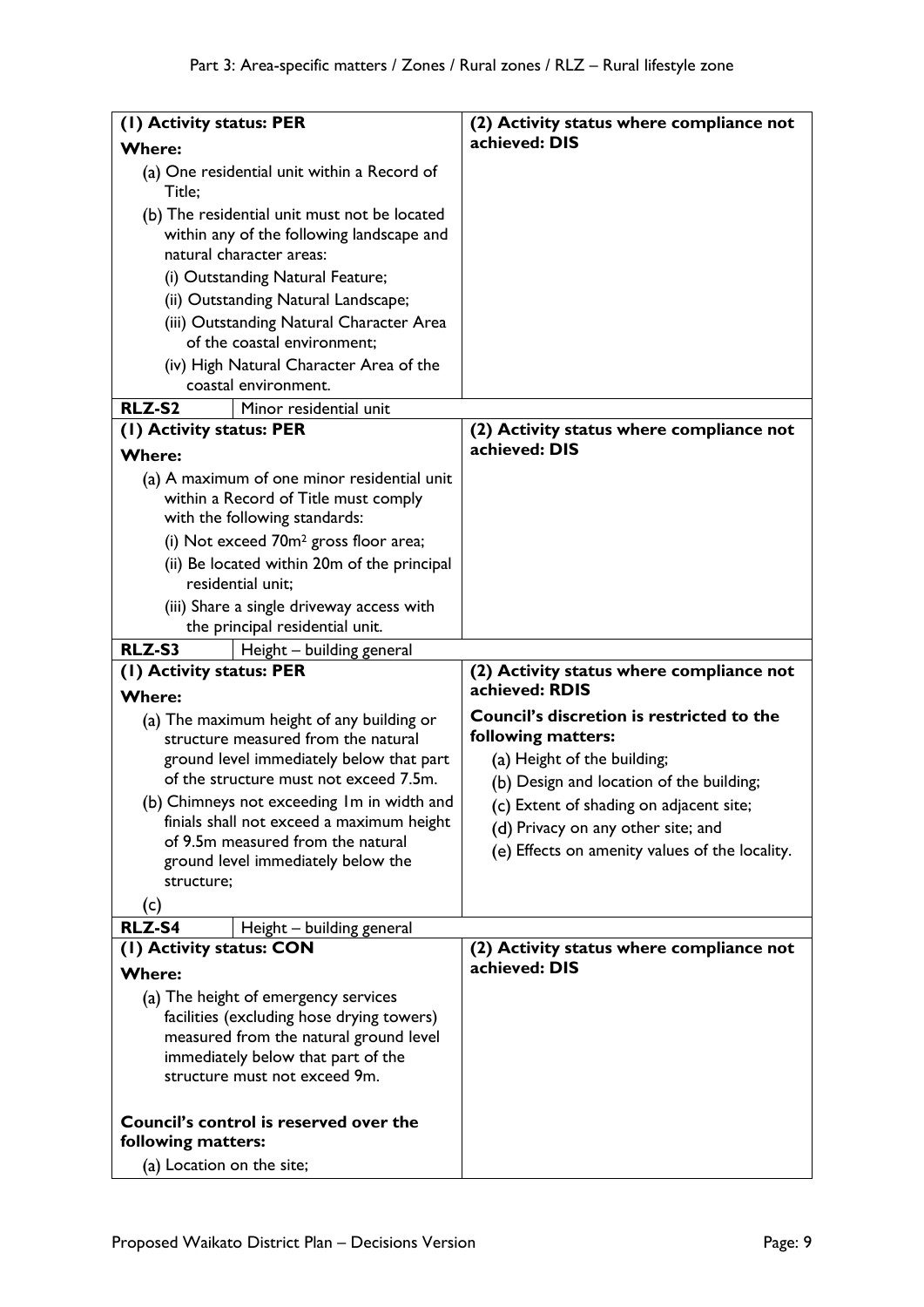| (b) Dominance on adjoining sites; and                        |                                                                                                  |                                                                        |
|--------------------------------------------------------------|--------------------------------------------------------------------------------------------------|------------------------------------------------------------------------|
| (c) Design.                                                  |                                                                                                  |                                                                        |
| <b>RLZ-S5</b>                                                | Height - building general                                                                        |                                                                        |
| (I) Activity status: CON                                     |                                                                                                  | (2) Activity status where compliance not                               |
| <b>Where:</b>                                                |                                                                                                  | achieved: DIS                                                          |
| (a) The maximum height of emergency                          |                                                                                                  |                                                                        |
|                                                              | services hose drying towers measured                                                             |                                                                        |
|                                                              | from the natural ground level                                                                    |                                                                        |
|                                                              | immediately below that part of the                                                               |                                                                        |
|                                                              | structure must not exceed 15m.                                                                   |                                                                        |
|                                                              |                                                                                                  |                                                                        |
|                                                              | Council's control is reserved over the                                                           |                                                                        |
| following matters:                                           |                                                                                                  |                                                                        |
| (b) Location on the site;                                    |                                                                                                  |                                                                        |
|                                                              | (c) Dominance on adjoining sites; and                                                            |                                                                        |
| (d) Design.                                                  |                                                                                                  |                                                                        |
|                                                              |                                                                                                  |                                                                        |
| RLZ-S6                                                       | Height in relation to boundary                                                                   |                                                                        |
| (I) Activity status: PER<br><b>Where:</b>                    |                                                                                                  | (2) Activity status where compliance not<br>achieved: RDIS             |
|                                                              | (a) Buildings and structures must not                                                            | <b>Council's discretion is restricted to the</b>                       |
|                                                              | protrude through a height control plane                                                          | following matters:                                                     |
|                                                              | rising at an angle of 45 degrees                                                                 | (a) Height of the building;                                            |
|                                                              | commencing at an elevation of 2.5m                                                               | (b) Design and location of the building;                               |
|                                                              | above ground level at every point of the                                                         | (c) Extent of shading on adjacent site;                                |
| site boundary.                                               |                                                                                                  |                                                                        |
|                                                              |                                                                                                  | (d) Privacy on any other site; and                                     |
|                                                              |                                                                                                  | (e) Effects on amenity values of the locality.                         |
| RLZ-S7                                                       | <b>Building coverage</b>                                                                         |                                                                        |
| (I) Activity status: PER                                     |                                                                                                  | (2) Activity status where compliance not                               |
| <b>Where:</b>                                                |                                                                                                  | achieved: RDIS                                                         |
|                                                              | (a) The building coverage must not exceed<br>10% of the site or 300m <sup>2</sup> , whichever is | Council's discretion is restricted to the<br>following matter:         |
| the larger.                                                  |                                                                                                  | (a) Design, scale and location of the building.                        |
|                                                              | (b) $RLZ-S7(1)(a)$ does not apply:                                                               |                                                                        |
|                                                              | (i) To a structure that is not a building;                                                       |                                                                        |
| or                                                           |                                                                                                  |                                                                        |
|                                                              | (ii) Eaves of a building that project less                                                       |                                                                        |
| than 750mm horizontally from the                             |                                                                                                  |                                                                        |
|                                                              | exterior wall of the building                                                                    |                                                                        |
| RLZ-S8                                                       | Impervious surfaces                                                                              |                                                                        |
| (1) Activity status: PER                                     |                                                                                                  | (2) Activity status where compliance not                               |
| <b>Where:</b>                                                |                                                                                                  | achieved: RDIS                                                         |
| (a) The impervious surface of a site must<br>not exceed 70%. |                                                                                                  | <b>Council's discretion is restricted to the</b><br>following matters: |
|                                                              |                                                                                                  | (a) Site design, layout and amenity;                                   |
|                                                              |                                                                                                  | (b) The risk of flooding, nuisance or damage                           |
|                                                              |                                                                                                  | to the site or other buildings and sites.                              |
| RLZ-S9                                                       | Building setbacks - all boundaries                                                               |                                                                        |
|                                                              |                                                                                                  | (2) Activity status where compliance not                               |
| (I) Activity status: PER<br><b>Where:</b>                    |                                                                                                  | achieved: RDIS                                                         |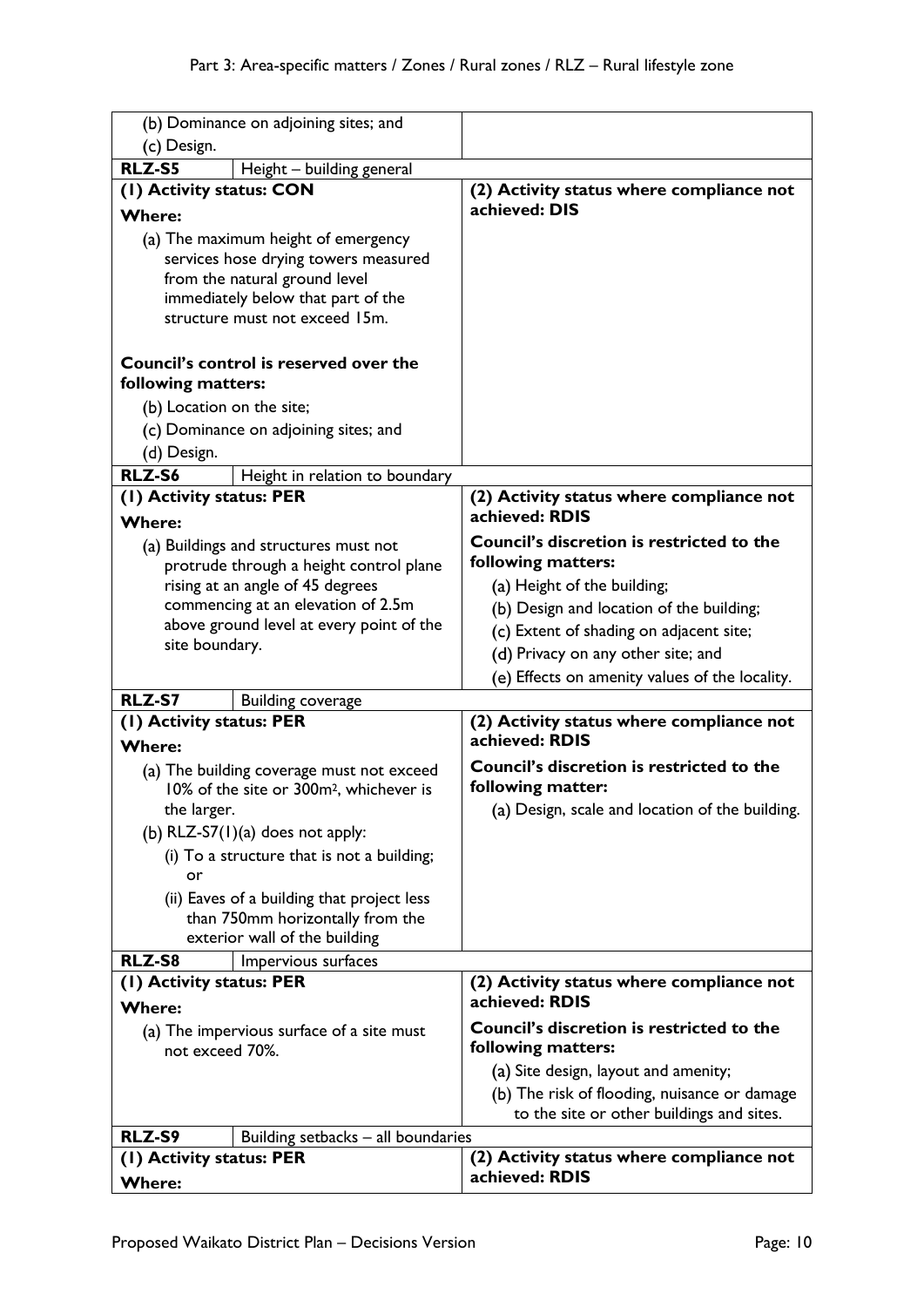| (a) A building located on a site Record of<br>Title containing more than 1000m <sup>2</sup> must | Council's discretion is restricted to the<br>following matters:        |
|--------------------------------------------------------------------------------------------------|------------------------------------------------------------------------|
| be set back a minimum of:                                                                        | (a) Amenity values;                                                    |
| (i) 7.5m from a road boundary;                                                                   | (b) Transport network safety and efficiency;                           |
| (ii) 17.5m from the centre line of an<br>indicative road;                                        | (c) Daylight admission to adjoining<br>properties;                     |
| (iii) 12m from every boundary other than                                                         | (d) Effects on privacy of adjoining sites; and                         |
| a road boundary.                                                                                 | (e) Reverse sensitivity effects.                                       |
| (b) $RLZ-S9(1)(a)(ii)$ does not apply where<br>the indicative road has been formed, is           |                                                                        |
| open to the public and has been vested in                                                        |                                                                        |
| Council.                                                                                         |                                                                        |
| (c) RLZ-S9 $(1)(a)(ii)$ does not apply to a                                                      |                                                                        |
| structure which is not a building.                                                               |                                                                        |
| <b>RLZ-S10</b><br>Building setbacks - all boundaries                                             |                                                                        |
| (I) Activity status: PER                                                                         | (2) Activity status where compliance not                               |
| <b>Where:</b>                                                                                    | achieved: RDIS                                                         |
| (a) Any building located on a lot containing<br>1000m <sup>2</sup> or less must be set back a    | <b>Council's discretion is restricted to the</b><br>following matters: |
| minimum of:                                                                                      | (a) Amenity values;                                                    |
| (i) 3m from a road boundary;                                                                     | (b) Transport network safety and efficiency;                           |
| (ii) 1.5m from every boundary other than<br>a road boundary;                                     | (c) Daylight admission to adjoining<br>properties;                     |
| (iii) 24m from an existing dwelling                                                              | (d) Effects on privacy of adjoining sites; and                         |
| residential unit on any adjoining site.                                                          | (e) Reverse sensitivity effects.                                       |
| (b) RLZ-S10(1)(a) does not apply to a                                                            |                                                                        |
| structure which is not a building.                                                               |                                                                        |
| <b>RLZ-SII</b><br>Building setback - sensitive land use                                          |                                                                        |
| (I) Activity status: PER                                                                         | (2) Activity status where compliance not<br>achieved: RDIS             |
| <b>Where:</b>                                                                                    | <b>Council's discretion is restricted to the</b>                       |
| (a) Any new building or alteration to an<br>existing building for a sensitive land use           | following matters:                                                     |
| must be set back a minimum of:                                                                   | (a) Road network safety and efficiency;                                |
| (i) 15m from a national route or regional                                                        | (b) On-site amenity values;                                            |
| arterial boundary;                                                                               | (c) Odour, dust and noise levels received at                           |
| (ii) 35m from the designated boundary of                                                         | the notional boundary of the building;                                 |
| the Waikato Expressway;                                                                          | (d) Mitigation measures; and                                           |
| (iii) 200m from an Aggregate Extraction<br>Area containing a sand resource;                      | (e) Potential for reverse sensitivity effects.                         |
| (iv) 500m from an Aggregate Extraction<br>Area containing a rock resource;                       |                                                                        |
| (v) 300m from the boundary of another                                                            |                                                                        |
| site containing an intensive farming<br>activity;                                                |                                                                        |
| (vi) 300m from oxidation ponds that are                                                          |                                                                        |
| part of a municipal wastewater                                                                   |                                                                        |
| treatment facility on another site;                                                              |                                                                        |
|                                                                                                  |                                                                        |
| (vii) 30m from a municipal wastewater<br>treatment facility where the                            |                                                                        |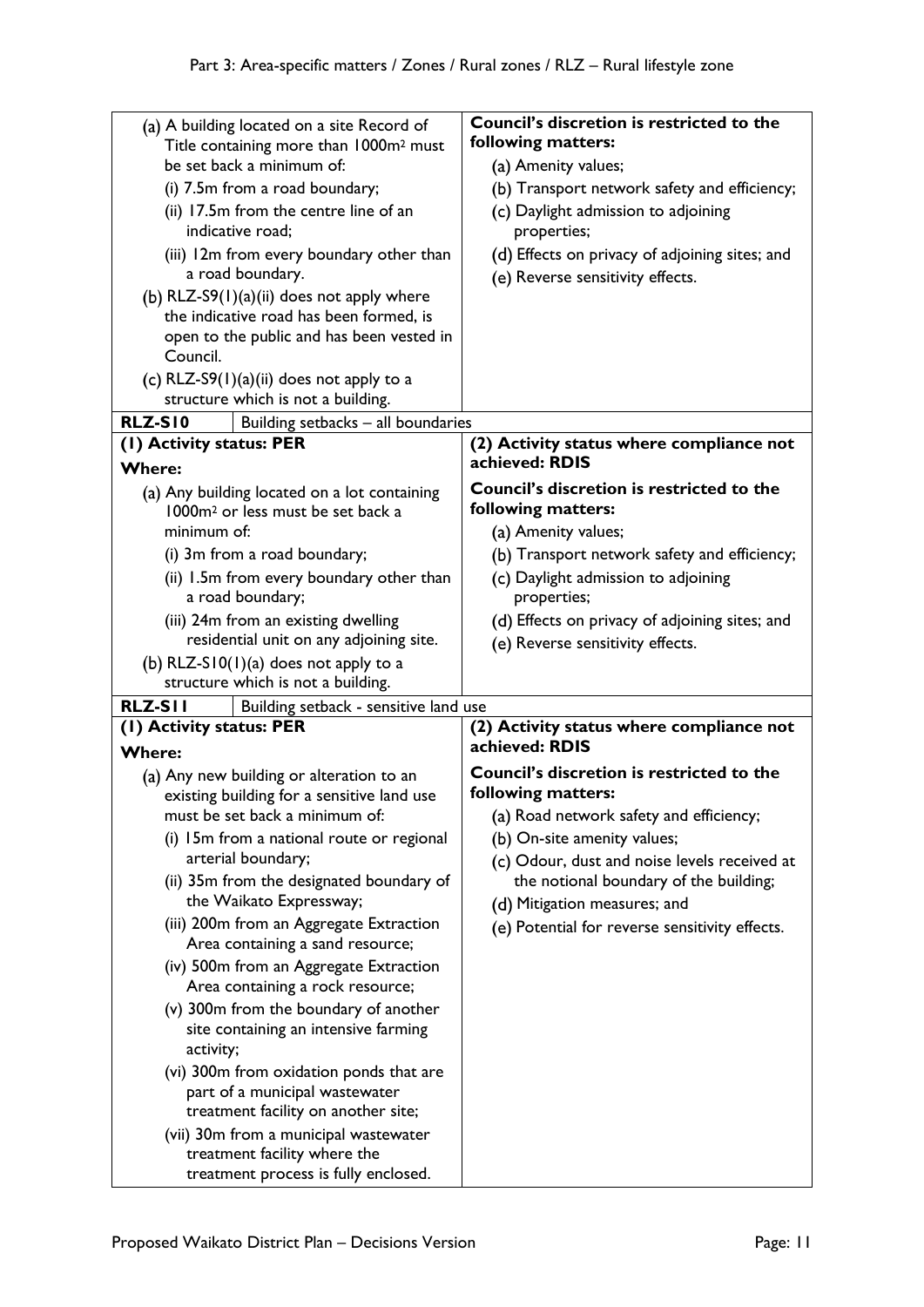| <b>RLZ-S12</b>                                                                      | Building setback - sensitive land use                                   |                                                                                  |
|-------------------------------------------------------------------------------------|-------------------------------------------------------------------------|----------------------------------------------------------------------------------|
| (I) Activity status: PER                                                            |                                                                         | (2) Activity status where compliance not                                         |
| <b>Where:</b>                                                                       |                                                                         | achieved: RDIS                                                                   |
|                                                                                     |                                                                         | <b>Council's discretion is restricted to the</b>                                 |
| (a) Any new building or alteration to an                                            |                                                                         | following matters:                                                               |
| existing building for a sensitive land use<br>must be set back a minimum of 5m from |                                                                         |                                                                                  |
|                                                                                     |                                                                         | (a) The size, nature and location of the                                         |
| corridor.                                                                           | the designated boundary of the railway                                  | buildings on the site;                                                           |
|                                                                                     |                                                                         | (b) The extent to which the safety and                                           |
|                                                                                     |                                                                         | efficiency of rail and road operations will                                      |
|                                                                                     |                                                                         | be adversely affected;                                                           |
|                                                                                     |                                                                         | (c) The outcome of any consultation with<br>KiwiRail; and                        |
|                                                                                     |                                                                         | (d) Any characteristics of the proposed use                                      |
|                                                                                     |                                                                         | that will make compliance unnecessary.                                           |
| <b>RLZ-S13</b>                                                                      |                                                                         | Building setbacks from Tamahere Commercial Areas and A and B                     |
| (1) Activity status: PER                                                            |                                                                         | (2) Activity status where compliance not                                         |
|                                                                                     |                                                                         | achieved: RDIS                                                                   |
| <b>Where:</b>                                                                       |                                                                         |                                                                                  |
|                                                                                     | (a) Any new building for a sensitive land use                           | <b>Council's discretion is restricted to the</b>                                 |
|                                                                                     | or alteration to an existing building for a                             | following matters:                                                               |
|                                                                                     | sensitive land use must be:                                             | (a) Reverse sensitivity;                                                         |
|                                                                                     | (i) Set back at least 100m from Tamahere                                | (b) The means to avoid, remedy or mitigate                                       |
|                                                                                     | Commercial Area A; or                                                   | adverse effects on amenity within the                                            |
|                                                                                     | (ii) Within 100m of Tamahere                                            | site:                                                                            |
|                                                                                     | Commercial Area A providing:                                            | (c) The setback distance from Tamahere                                           |
|                                                                                     | (1) The alteration is to a residential                                  | <b>Commercial Area A and Tamahere</b>                                            |
|                                                                                     | unit that has existed since 30 June                                     | Commercial Area B; and                                                           |
| 2012;                                                                               |                                                                         | (d) The position, orientation and design of                                      |
|                                                                                     | (2) No part of the alteration is located                                | the building and outdoor living court in<br>relation to Tamahere Commercial Area |
|                                                                                     | between the existing residential                                        | A and Tamahere Commercial Area B.                                                |
|                                                                                     | unit and any boundary of                                                |                                                                                  |
|                                                                                     | Tamahere Commercial Area A;                                             |                                                                                  |
| and                                                                                 |                                                                         |                                                                                  |
|                                                                                     | (3) It is designed and constructed to                                   |                                                                                  |
|                                                                                     | achieve the internal design sound<br>level specified in APPI - Acoustic |                                                                                  |
|                                                                                     | insulation, Table 25 - Internal                                         |                                                                                  |
|                                                                                     | sound levels.                                                           |                                                                                  |
| <b>RLZ-S14</b>                                                                      |                                                                         | Building setbacks from Tamahere Commercial Areas and A and B                     |
| (1) Activity status: PER                                                            |                                                                         | (2) Activity status where compliance not                                         |
| Where:                                                                              |                                                                         | achieved: RDIS                                                                   |
|                                                                                     | (a) Any new building or alteration to an                                | <b>Council's discretion is restricted to the</b>                                 |
|                                                                                     | existing building for a sensitive land use                              | following matters:                                                               |
| must be:                                                                            |                                                                         | (a) Reverse sensitivity;                                                         |
| (i) Set back at least 100m from Tamahere                                            |                                                                         | (b) The means to avoid, remedy or mitigate                                       |
|                                                                                     | Commercial Area B; or                                                   | adverse effects on amenity within the                                            |
| (ii) Within 100m of Tamahere                                                        |                                                                         | site;                                                                            |
|                                                                                     | Commercial Area B and either:                                           | (c) The setback distance from Tamahere                                           |
| (1) the alteration is to a residential                                              |                                                                         | <b>Commercial Area A and Tamahere</b>                                            |
| unit that has existed since 30 June                                                 |                                                                         | Commercial Area B; and                                                           |
| 2012 and no part of the alteration                                                  |                                                                         |                                                                                  |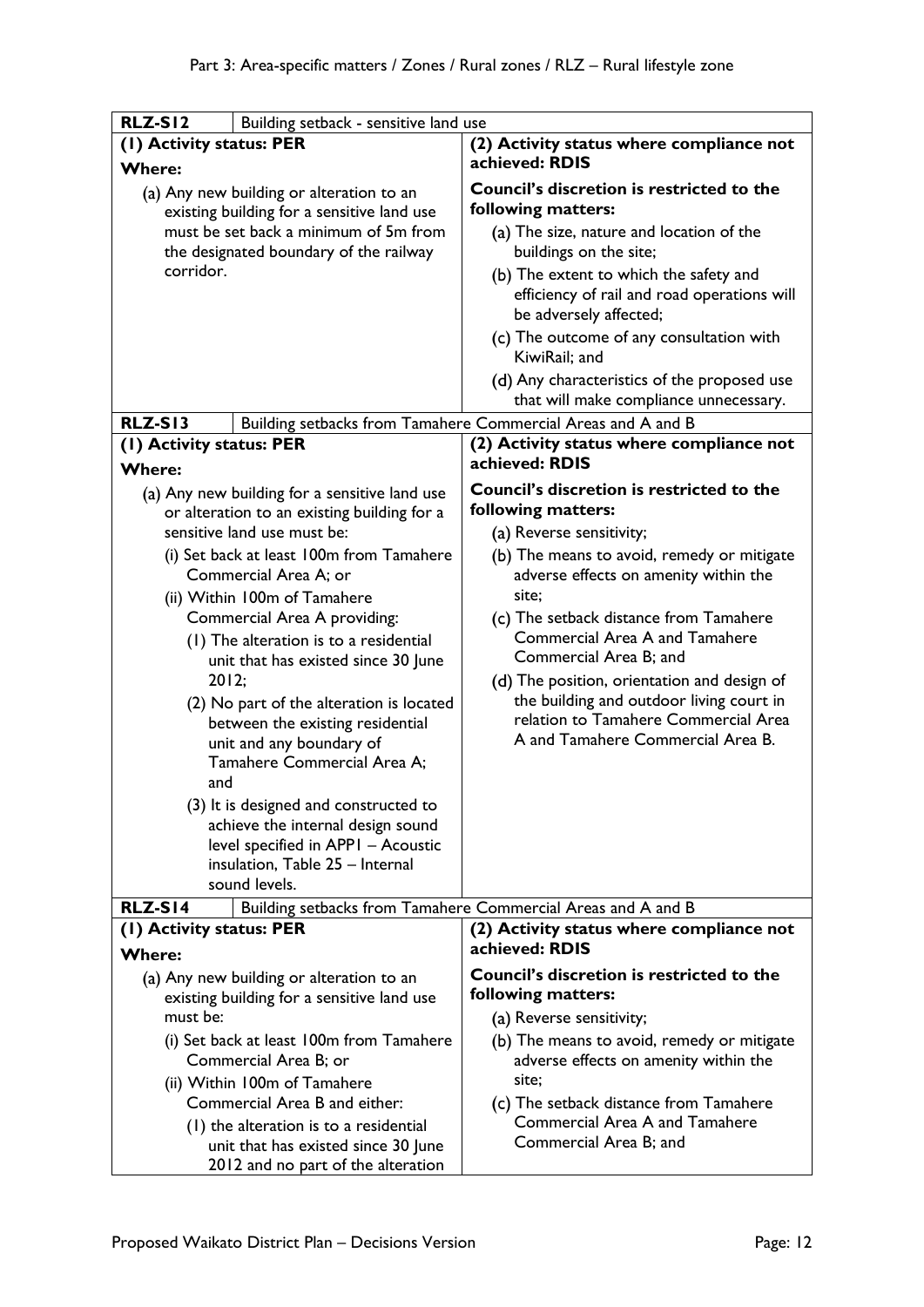| is located between the existing<br>residential unit and boundary of<br>Tamahere Commercial Area B; or<br>(2) it is a new residential unit that is<br>placed within the building platform<br>approved in the course of any<br>subdivision and it is designed and<br>constructed to achieve the internal<br>design sound level specified in<br>APPI - Acoustic insulation, Table<br>25 - Internal sound levels<br>(3) Within Tamahere Commercial<br>Area B, be designed and<br>constructed to achieve the internal<br>design sound level specified in<br>APPI - Acoustic insulation, Table<br>25 - Internal sound levels                                                                                                                                                                | (d) The position, orientation and design of<br>the building and outdoor living court in<br>relation to Tamahere Commercial Area<br>A and Tamahere Commercial Area B.                                                                                                                                                                                                                                                                                                                                           |
|---------------------------------------------------------------------------------------------------------------------------------------------------------------------------------------------------------------------------------------------------------------------------------------------------------------------------------------------------------------------------------------------------------------------------------------------------------------------------------------------------------------------------------------------------------------------------------------------------------------------------------------------------------------------------------------------------------------------------------------------------------------------------------------|----------------------------------------------------------------------------------------------------------------------------------------------------------------------------------------------------------------------------------------------------------------------------------------------------------------------------------------------------------------------------------------------------------------------------------------------------------------------------------------------------------------|
| <b>RLZ-S15</b><br>Building setback - waterbodies                                                                                                                                                                                                                                                                                                                                                                                                                                                                                                                                                                                                                                                                                                                                      |                                                                                                                                                                                                                                                                                                                                                                                                                                                                                                                |
| (1) Activity status: PER                                                                                                                                                                                                                                                                                                                                                                                                                                                                                                                                                                                                                                                                                                                                                              | (2) Activity status where compliance not<br>achieved: RDIS                                                                                                                                                                                                                                                                                                                                                                                                                                                     |
| <b>Where:</b>                                                                                                                                                                                                                                                                                                                                                                                                                                                                                                                                                                                                                                                                                                                                                                         |                                                                                                                                                                                                                                                                                                                                                                                                                                                                                                                |
| (a) Any building must be set back a minimum<br>of:<br>(i) 32m from the margin of any;<br>(1) Lake over 4ha; and<br>(2) Wetland;<br>(ii) 32m from the bank of any river<br>(other than the Waikato River and<br>Waipa River);<br>(iii) 37m from the banks of the Waikato<br>River and the Waipa River; and<br>(iv) 32m from mean high water springs;<br>or<br>(v) 10m from the bank of a perennial or<br>intermittent stream (named or<br>unnamed)<br>(vi) 10m from a managed wetland<br>(b) A public amenity of up to 25m <sup>2</sup> , or a<br>pump shed (public or private) within any<br>building setback identified in RLZ-<br>SI5(1)(a);<br>(c) A maimai structure with a maximum<br>floor area of 10m <sup>2</sup> within any building<br>setback identified in RLZ-S15(1)(a). | <b>Council's discretion is restricted to the</b><br>following matters:<br>(a) Effects on the landscape, ecological,<br>cultural and recreational values of the<br>adjacent water body;<br>(b) Adequacy of erosion and sediment<br>control measures;<br>(c) The functional or operational need for<br>the building to be located close to the<br>waterbody;<br>(d) Effects on public access to the<br>waterbody;<br>(e) Effects on the amenity of the locality; and<br>(f) Effects on natural character values. |

*Advice note: Refer to the National Environmental Standard for Freshwater*

| RLZ-S16                  | Building setback - Environmental Protection Area |                                                  |
|--------------------------|--------------------------------------------------|--------------------------------------------------|
| (1) Activity status: PER |                                                  | $\vert$ (2) Activity status where compliance not |
| <b>Where:</b>            |                                                  | achieved: DIS                                    |